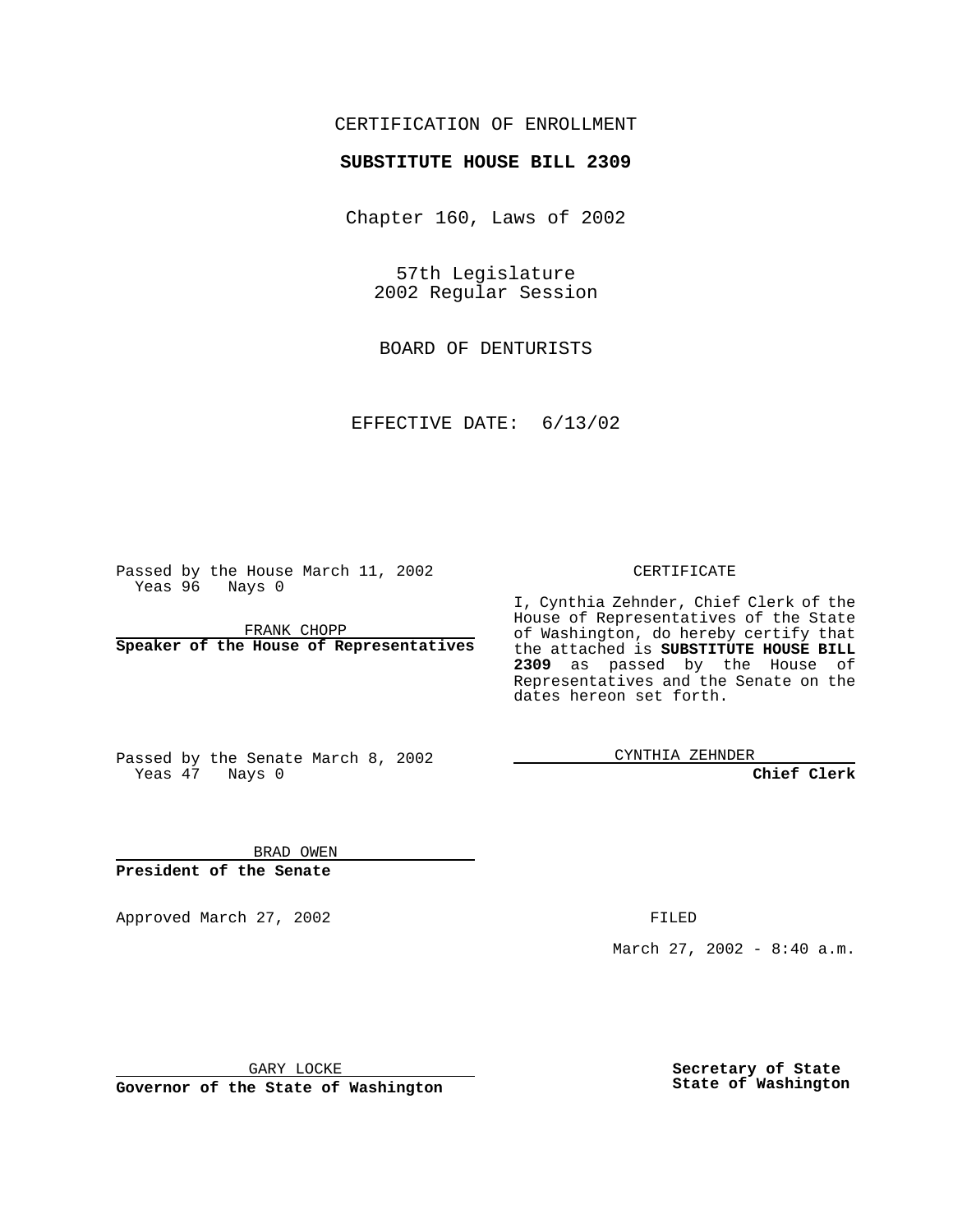### **SUBSTITUTE HOUSE BILL 2309** \_\_\_\_\_\_\_\_\_\_\_\_\_\_\_\_\_\_\_\_\_\_\_\_\_\_\_\_\_\_\_\_\_\_\_\_\_\_\_\_\_\_\_\_\_\_\_

\_\_\_\_\_\_\_\_\_\_\_\_\_\_\_\_\_\_\_\_\_\_\_\_\_\_\_\_\_\_\_\_\_\_\_\_\_\_\_\_\_\_\_\_\_\_\_

## AS AMENDED BY THE SENATE

Passed Legislature - 2002 Regular Session

#### **State of Washington 57th Legislature 2002 Regular Session**

**By** House Committee on Health Care (originally sponsored by Representatives Cody, Campbell, Schual-Berke, Darneille, Edwards and Kenney; by request of Department of Health)

Read first time 01/25/2002. Referred to Committee on .

 AN ACT Relating to the authority of the Washington state board of denturists; amending RCW 18.30.010, 18.30.020, 18.30.040, 18.30.050, 18.30.090, 18.30.100, and 18.30.140; adding a new section to chapter 18.30 RCW; and repealing RCW 18.30.080.

5 BE IT ENACTED BY THE LEGISLATURE OF THE STATE OF WASHINGTON:

6 **Sec. 1.** RCW 18.30.010 and 1995 c 1 s 2 are each amended to read as 7 follows:

8 Unless the context clearly requires otherwise, the definitions in 9 this section apply throughout this chapter.

10 (1) "Board" means the Washington state board of ((denture 11 technology)) denturists.

12 (2) "Denture" means a removable full or partial upper or lower 13 dental appliance to be worn in the mouth to replace missing natural 14 teeth.

15 (3) "Denturist" means a person licensed under this chapter to 16 engage in the practice of denturism.

17 (4) "Department" means the department of health.

18 (5) "Practice of denturism" means: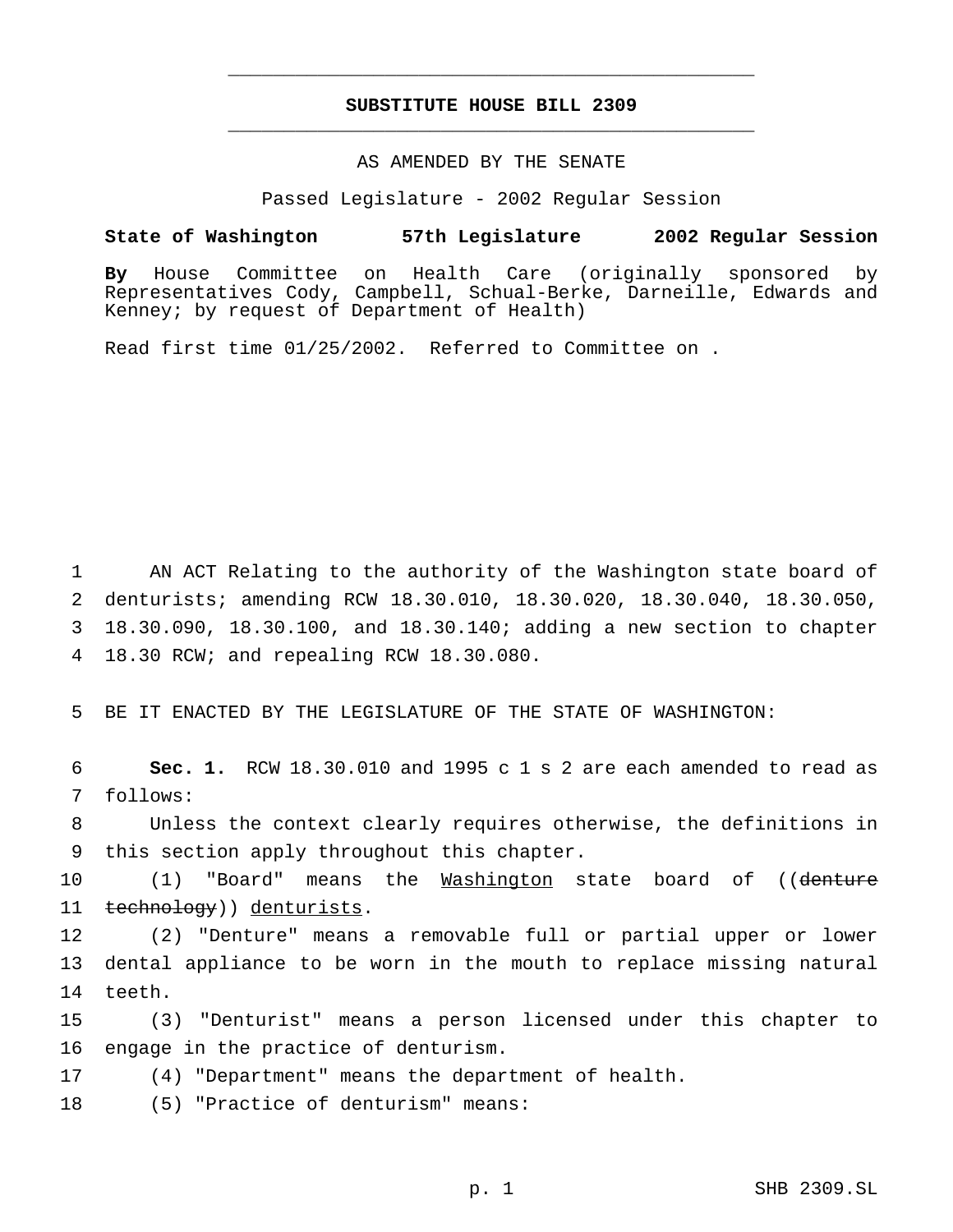(a) Making, placing, constructing, altering, reproducing, or repairing a denture; and

 (b) Taking impressions and furnishing or supplying a denture directly to a person or advising the use of a denture, and maintaining a facility for the same.

 (6) "Secretary" means the secretary of health or the secretary's designee.

 **Sec. 2.** RCW 18.30.020 and 1995 c 198 s 18 are each amended to read as follows:

 (1) Before making and fitting a denture, a denturist shall examine the patient's oral cavity.

 (a) If the examination gives the denturist reasonable cause to believe that there is an abnormality or disease process that requires medical or dental treatment, the denturist shall immediately refer the patient to a dentist or physician. In such cases, the denturist shall take no further action to manufacture or place a denture until the patient has been examined by a dentist or physician and the dentist or physician gives written clearance that the denture will pose no threat to the patient's health.

 (b) If the examination reveals the need for tissue or teeth modification in order to assure proper fit of a full or partial denture, the denturist shall refer the patient to a dentist and assure that the modification has been completed before taking an impression for the completion of the denture.

 (2) A denturist who makes or places a denture in a manner not consistent with this section is subject to the sanctions provided in chapter 18.130 RCW, the uniform disciplinary act.

 (3) A denturist must successfully complete special training in oral 29 pathology prescribed by the ((secretary)) board, whether as part of an approved associate degree program or equivalent training, and pass an 31 examination prescribed by the ((secretary)) board, which may be a part of the examination for licensure to become a licensed denturist.

 **Sec. 3.** RCW 18.30.040 and 1995 c 1 s 5 are each amended to read as follows:

Nothing in this chapter prohibits or restricts: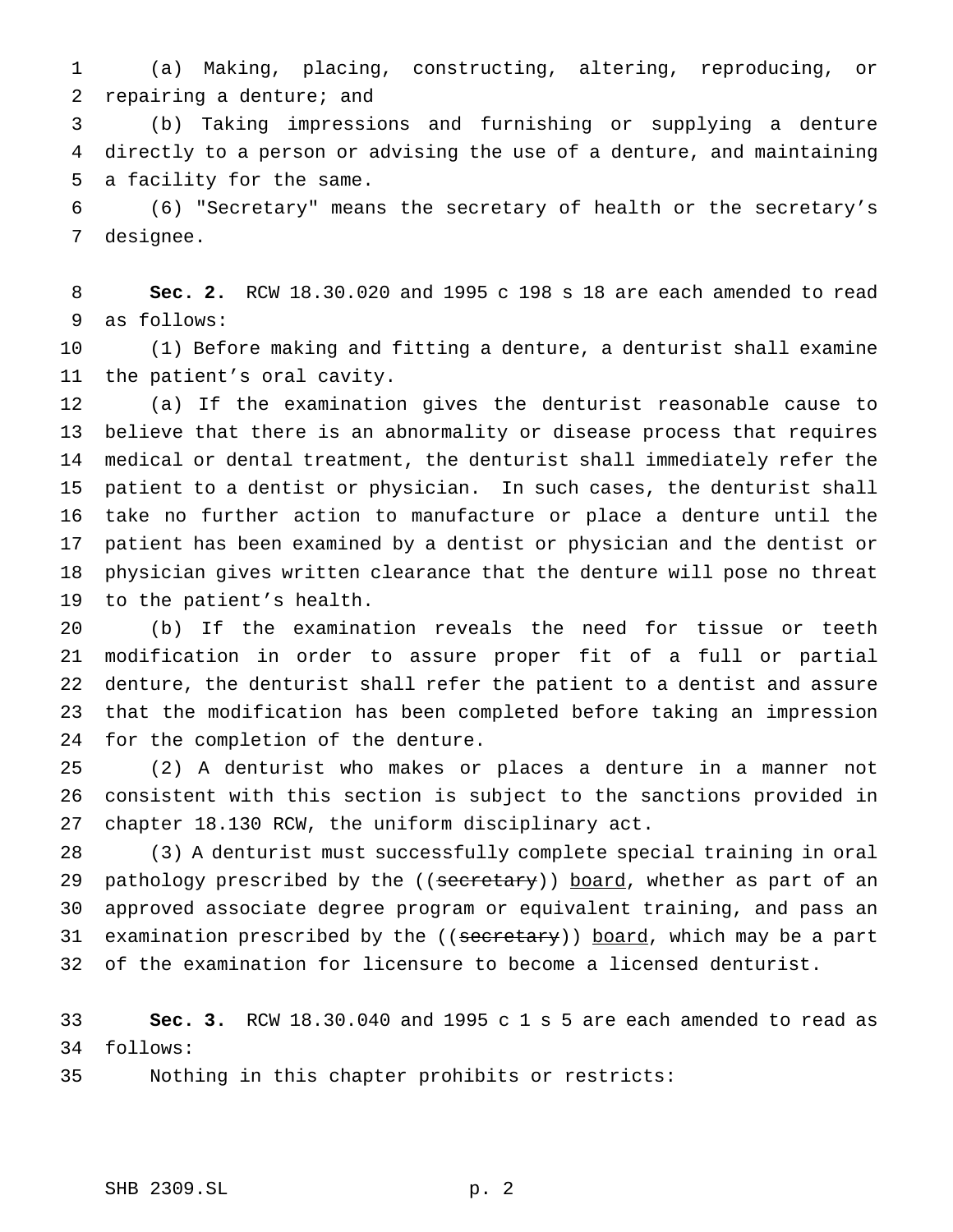(1) The practice of a profession by an individual who is licensed, certified, or registered under other laws of this state and who is performing services within the authorized scope of practice;

 (2) The practice of denturism by an individual employed by the government of the United States while the individual is engaged in the performance of duties prescribed by the laws and regulations of the United States;

 (3) The practice of denturism by students enrolled in a school 9 approved by the ((department)) board. The performance of services must be pursuant to a course of instruction or an assignment from an instructor and under the supervision of an instructor; or

 (4) Work performed by dental labs and dental technicians under the written prescription of a dentist.

 **Sec. 4.** RCW 18.30.050 and 1995 c 1 s 6 are each amended to read as follows:

16 (1) The <u>Washington</u> state board of ((denture technology)) denturists is created. The board shall consist of seven members appointed by the secretary as follows:

 (a) Four members of the board must be denturists licensed under this chapter, except initial appointees, who must have five years' experience in the field of denturism or a related field.

 (b) Two members shall be selected from persons who are not affiliated with any health care profession or facility, at least one of whom must be over sixty-five years of age representing the elderly.

 (c) One member must be a dentist licensed in the state of Washington.

 (2) The members of the board shall serve for terms of three years. The terms of the initial members shall be staggered, with the members appointed under subsection (1)(a) of this section serving two-year and three-year terms initially and the members appointed under subsection (1)(b) and (c) of this section serving one-year, two-year, and three- year terms initially. Vacancies shall be filled in the same manner as the original appointments are made. Appointments to fill vacancies shall be for the remainder of the unexpired term of the vacant position.

(3) No appointee may serve more than two consecutive terms.

 (4) Members of the board shall be reimbursed for travel expenses under RCW 43.03.050 and 43.03.060.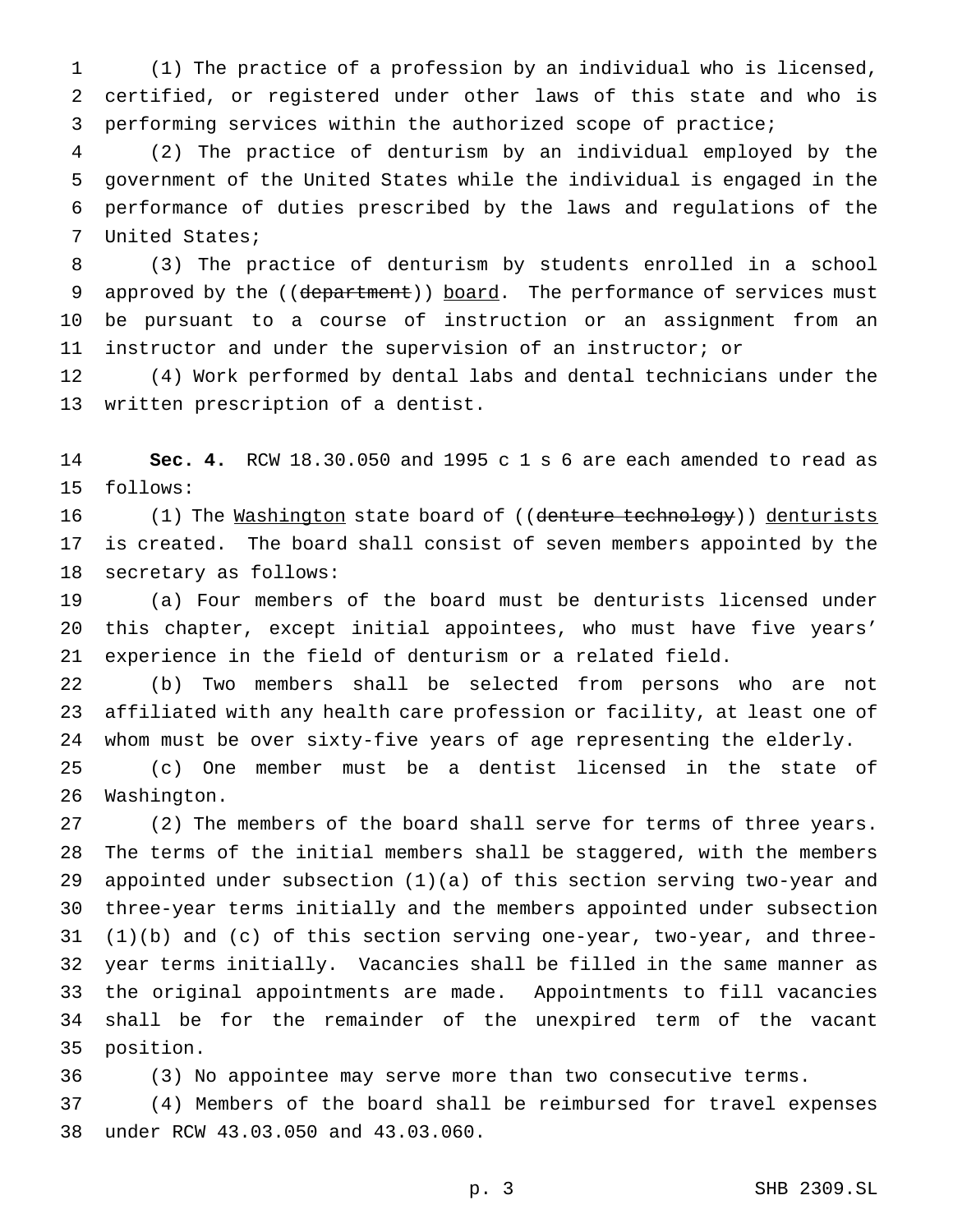(5) A member of the board may be removed for just cause by the secretary.

 NEW SECTION. **Sec. 5.** A new section is added to chapter 18.30 RCW to read as follows:

The board shall:

 (1) Determine the qualifications of persons applying for licensure under this chapter;

 (2) Prescribe, administer, and determine the requirements for examinations under this chapter and establish a passing grade for licensure under this chapter;

 (3) Adopt rules under chapter 34.05 RCW to carry out the provisions of this chapter in consultation and in agreement with the secretary; (4) Have authority to provide requirements for continuing competency as a condition of license renewal by rule in agreement with

the secretary; and

 (5) Evaluate and approve those schools from which graduation is accepted as proof of an applicant's completion of coursework requirements for licensure.

 **Sec. 6.** RCW 18.30.090 and 1995 c 198 s 20 are each amended to read as follows:

 The secretary shall issue a license to practice denturism to an applicant who submits a completed application, pays the appropriate fees, and meets the following requirements:

 (1) A person currently licensed to practice denturism under 25 statutory provisions of another state, territory of the United States, 26 District of Columbia, or Puerto Rico, with substantially equivalent licensing standards to this chapter shall be licensed without examination upon providing the department with the following:

 (a) Proof of successfully passing a written and clinical 30 examination for denturism in a state, territory of the United States, 31 District of Columbia, or Puerto Rico, that the ((secretary)) board has 32 determined has substantially equivalent *licensing* standards as those in 33 this chapter  $((\frac{1}{n})^2)$ , including but not limited to both the written and clinical examinations; and

35 (b) An affidavit from the ((state)) licensing agency where the person is licensed or certified attesting to the fact of the person's licensure or certification.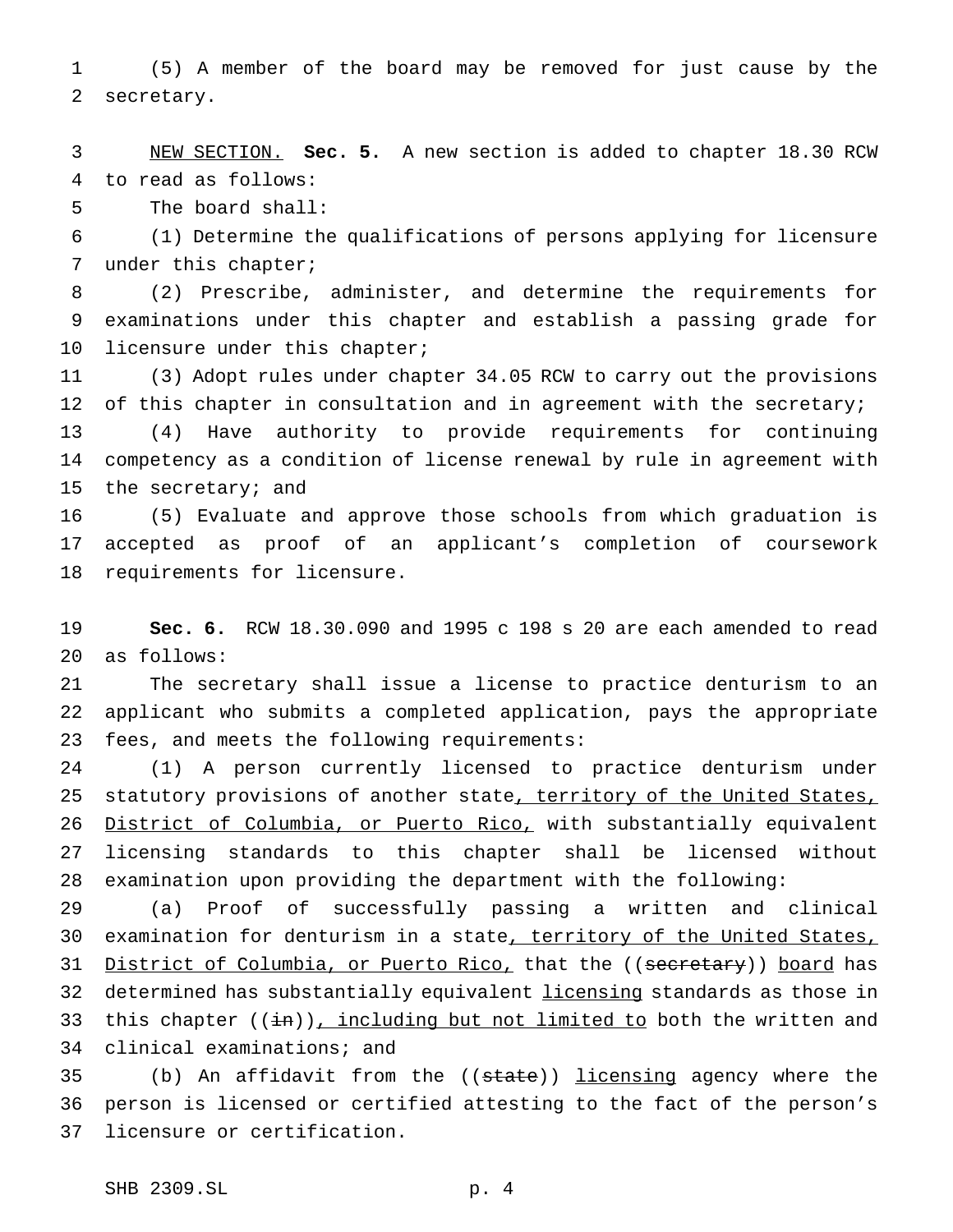(2) A person graduating from a formal denturism program shall be licensed if he or she:

 (a) Documents successful completion of formal training with a major course of study in denturism of not less than two years in duration at 5 an educational institution ((recognized)) approved by the ((secretary)) board; and

 (b) Passes a written and clinical examination approved by the 8 ((secretary)) board.

9 (( $\{3\}$ ) An applicant who does not otherwise qualify under subsection  $(1)$  or  $(2)$  of this section shall be licensed within two years of 11 December 8, 1994, if he or she:

12 (a) Provides to the secretary three affidavits by persons other than family members attesting to the applicant's employment in denture 14 technology for at least five years, or provides documentation of at 15 least four thousand hours of practical work within denture technology; (b) Provides documentation of successful completion of a training 17 course approved by the secretary or completion of an equivalent course 18 approved by the secretary; and (c) Passes a written and clinical examination administered by the

20 secretary.))

 **Sec. 7.** RCW 18.30.100 and 1995 c 198 s 21 are each amended to read as follows:

23 The ((secretary)) board shall administer the examinations for licensing under this chapter, subject to the following requirements:

 (1) Examinations shall determine the qualifications, fitness, and ability of the applicant to practice denturism. The test shall include a written examination and a practical demonstration of skills.

(2) Examinations shall be held at least annually.

 (3) The first examination shall be conducted not later than July 1, 1995.

 (4) The written examination shall cover the following subjects: (a) Head and oral anatomy and physiology; (b) oral pathology; (c) partial denture construction and design; (d) microbiology; (e) clinical dental technology; (f) dental laboratory technology; (g) clinical jurisprudence; (h) asepsis; (i) medical emergencies; and (j) cardiopulmonary resuscitation.

 (5) Upon payment of the appropriate fee, an applicant who fails either the written or practical examination may have additional